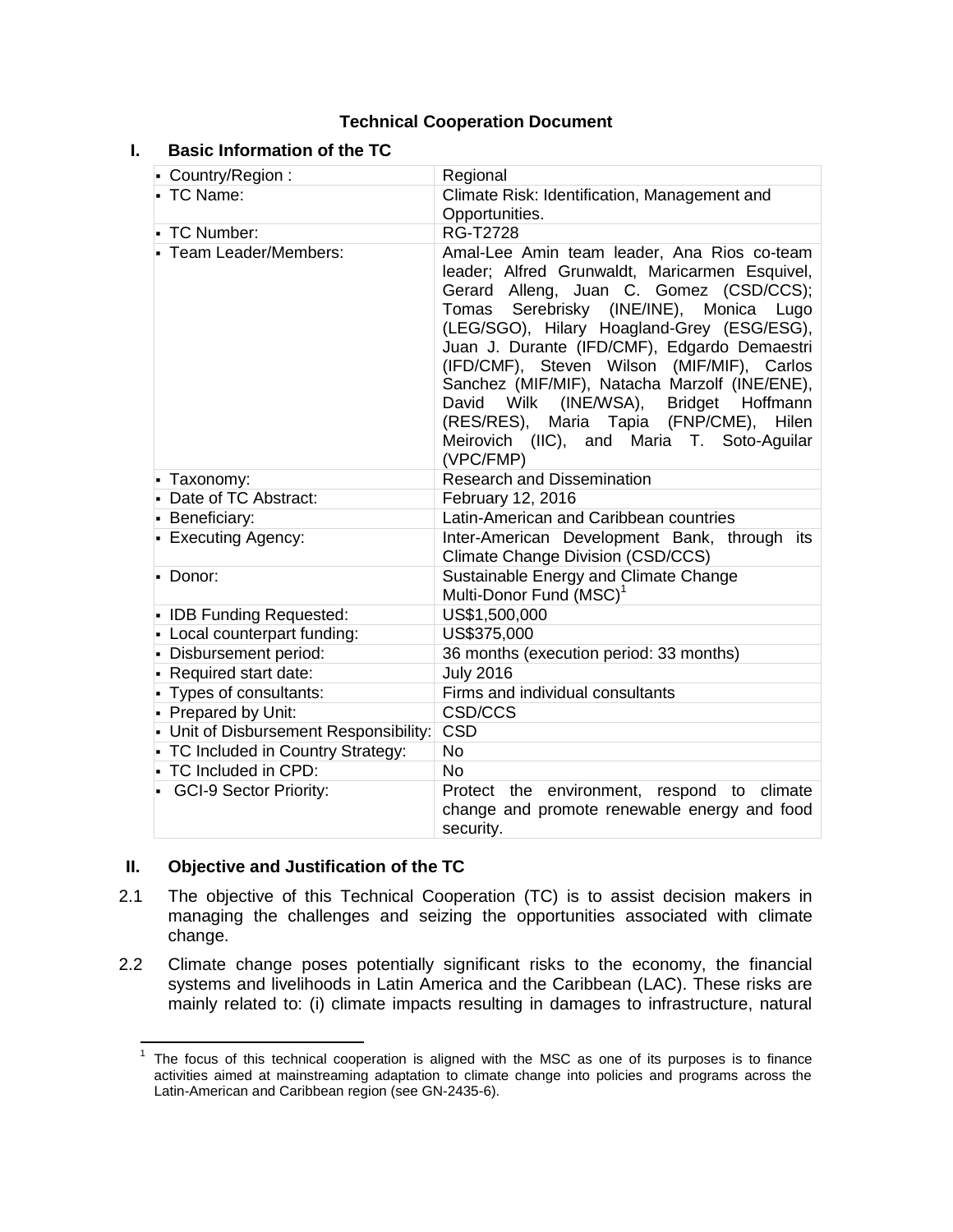resources and productivity losses; (ii) commitments, policies and regulatory changes required to reduce greenhouse gas emissions, and measures to foster climate change adaptation which might affect the value, use and lifecycle of assets; and (iii) to a lesser extent, reputational risks for investing in companies or products that are not aligned with climate goals under the new international agreement signed during the Conference of the Parties (COP 21) in Paris.<sup>2</sup> These factors could lead to significant losses, as well as to stranded assets –assets with unanticipated or premature write-downs, devaluations, or liabilities– which have recently prompted the reaction from a wide range of key global stakeholders that have emphasized the urgent need to better understand climate change risks and to identify measures to minimize their impact. Furthermore, as the current knowledge and data available on such complex impacts is still very incipient, achieving a broad understanding to secure an orderly transition into climate-sustainable economies that integrate the planned management of climate risks becomes a priority.

- 2.3 Climate change risk, henceforth called "climate risk", already threatens to halt and potentially reverse progress made in recent decades towards poverty reduction, human development and growth. At the same time, maintaining the course in an intense carbon path towards development will increase these threats. The 2014 New Climate Economy Report "Better growth, Better Climate" highlights the urgency for sustained policy and institutional reforms to revitalize growth and poverty reduction, strengthen resilience, avert [high carbon] lock-in and begin to slow and ultimately reverse the accumulation of climate risk. As economic decision-makers in LAC seek to address the current economic slowdown, it will be important to understand the implications of climate risk, how these can be addressed and opportunities for increasing resilience of their growth strategies.
- 2.4 Moreover, the success of the COP 21 has increased country level commitments and responses to climate change. In 2016 it is necessary to continue to build and maintain the momentum around the implementation of these measures. Most countries in the LAC region have submitted their intended Nationally Determined Contributions (NDCs) to the UNFCCC, which highlight key actions to be taken on mitigation and adaptation towards 2025 or 2030. These will be considered in light of the Article 2 objectives of the Paris Agreement for limiting average global temperature rise below 2°C by 2100, to increase the adaptive capacity of all and for aligning financial flows towards low carbon and climate resilient development pathways. The emphasis on strengthening adaptive capacity, for building climate resilience and for minimizing potential loss and damage, places the need to understand and manage climate risk central to this new international climate change legal framework.
- 2.5 The operation is consistent with the Update to the Institutional Strategy (UIS) 2010-2020 (AB-3008), as it seeks to generate useful information and knowledge to allow public and private decision makers to develop policy innovations that will enhance the effectiveness of governments, the productivity at the sectoral level and ensure resilience towards sustainable development pathways. The operation is also aligned with the cross-cutting theme of climate change and environmental sustainability, as the resulting knowledge is intended to educate leaders so they can create strategies that will guide economic growth in clean, resilient and efficient ways. Additionally, the program will contribute to the Corporate Results Framework

 $\overline{\phantom{a}}$  $2$  Conference of the Parties to the United Nations Framework Convention on Climate Change (UNFCCC).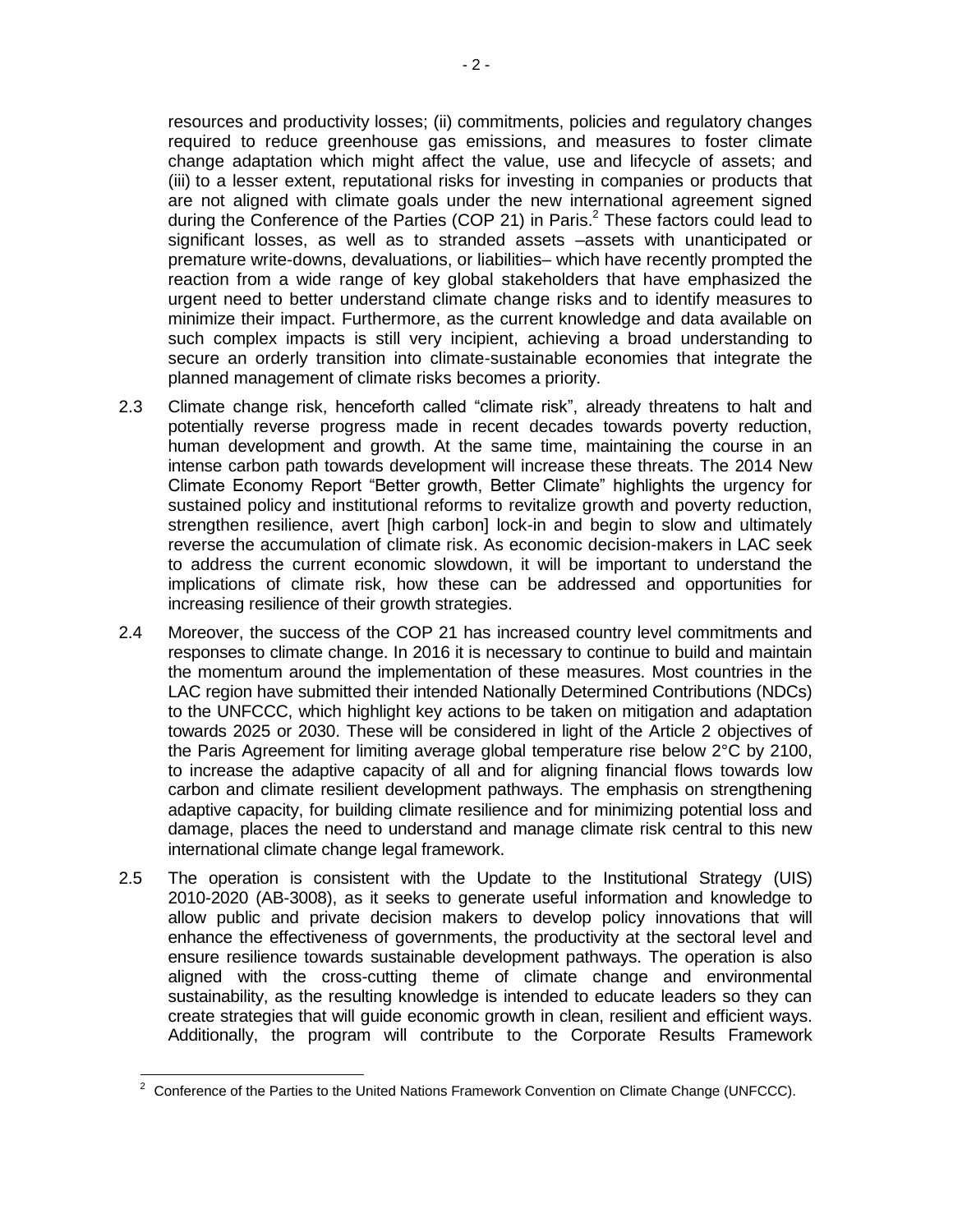2016-2019 (CRF) (GN-2727-6) by the generation of new capacities in public institutions directly related with the development agendas of participating countries (ministries of finance/economy, agriculture, natural resources or environment, central banks, national planning agencies, etc.), as their officials –as a result of the operation, will have a broader understanding of the challenges and opportunities that arise from climate change associated risks.<sup>3</sup> Moreover, it is also aligned with the goal of the Climate Change Sector Framework Document (GN-2835-3) given the focus on promoting sustainable development by mainstreaming climate change adaptation.

### **III. Description of Activities/Components and Budget**

- 3.1 The activities to be financed with the present operation aim at: (i) increasing the awareness, knowledge and understanding of climate risk; (ii) developing effective ways for managing these risks; and (iii) strengthening the resilience of development plans and growth strategies in the LAC region. To achieve these goals, the components involve collaboration and coordination among different sectors and divisions within the Bank, as well as with clients in the public and private sector. Activities involve analyses, evaluations, strengthening of capacities, dialogues among key stakeholders, peer-to-peer learning, as well as a broad outreach and dissemination process of lessons learned. All these actions will incorporate country-specific circumstances and will foster the participation of the Bank's country offices in order to ensure the active interaction of the Bank's clients in each participating country<sup>4</sup>. The technical cooperation (TC) entails the following components:
- 3.2 **Component 1. Identify and assess the implications of climate risk and opportunities for resilience: (US\$500,000).** This component will finance consulting services to consider regional climate risk implications of the following nature: (i) physical –as related to climate impacts; (ii) transitional –as it relates to the implementation of countries climate commitments and the Paris Agreement, and potential stranded assets; and (iii) liabilities –as they relate to claims by parties seeking compensation from loss and damage due to climate change impacts. The objective of these activities is to generate knowledge in four areas: (i) economic growth and measures for integrating resilience through fiscal, structural and investment strategies and policy; (ii) financial stability given the systemic nature of climate risk, and assessments and recommendations on emerging industry practices, tools and initiatives for understanding and managing climate risks and measures to increase resilience in the financial sector, including disclosure of climate risk, deployment of financial instruments and measures to finance low carbon investments (IMF, 2016); (iii) the effects of climate risks on sovereign assets and liabilities and its impact on sovereign credit ratings; and (iv) how climate risk and resilience can be addressed within public and private partnerships and other financing approaches for scaling up investments in sustainable infrastructure. The methodology to be used for each analysis will be selected based on its appropriateness in assessing the implication for a particular topic.

 $\overline{a}$ <sup>3</sup> Country Development Results Indicators of the CRF 2016-2019: Government agencies benefited by projects that strengthen technological and managerial tools to improve public service delivery.

<sup>4</sup> The selection of countries for the different studies will be based on IDB Country Strategies and the interest expressed by them to participate. The final selection will be made before launching procurement processes to select the firms that will carry out the studies. At least four countries are expected to participate in this TC.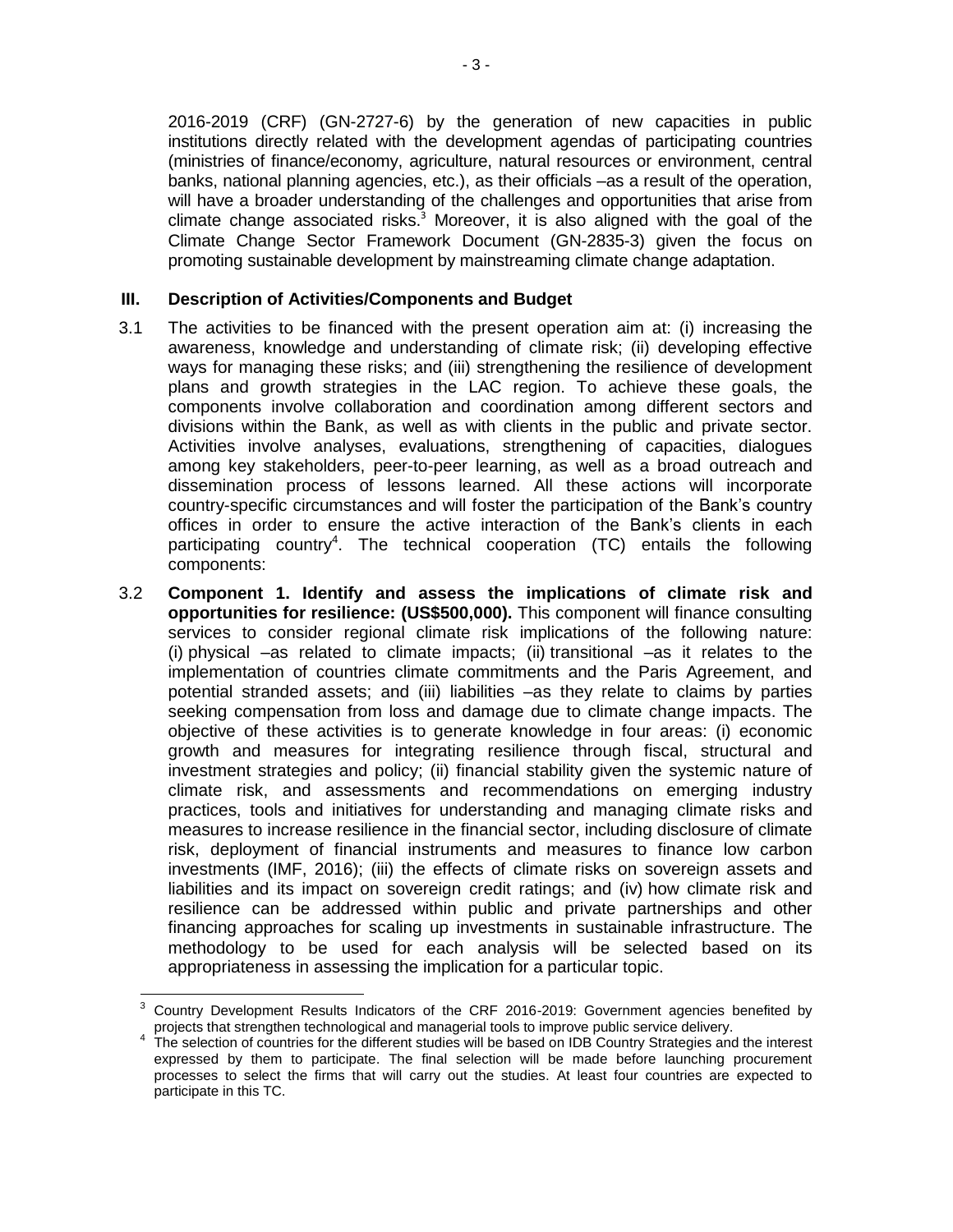- 3.3 **Component 2. Mainstreaming climate risk and resilience measures at the national level (US\$450,000).** This component aims to support ministries of finance, economy and/or planning, central banks and domestic credit rating agencies understand how climate risk may impact economic policy, as well as future development plans and growth strategies. Drawing from the case studies in Component 1, this will focus on engaging economic decision-makers on the design of strategies and specific recommendations for effective climate risk assessment and management, including: (i) regulation of the financial system; (ii) driving growth through strategies for sustainable infrastructure investment; (iii) enabling domestic green finance; and (iv) disclosure of climate related risks. It will also provide assistance to client requests for capacity building and/or development of specific analyses. In order to achieve this objective, the component will finance approximately six in-country events (including workshops<sup>5</sup> and trainings) to facilitate "south-south" collaboration and dissemination of lessons learned. Therefore, consulting services will be hired –individual consultants and/or consulting firms– to carry out country/region-tailored analyses and come up with recommendations to design effective climate risk management strategies and capacity building activities.
- 3.4 **Component 3. Climate risk management alternatives for mobilizing private sector investment in resiliency (US\$400,000).** The component entails the analysis and evaluation of risk management options to minimize climate risk, including potential losses and damages arising from climate impacts (i.e. micro-insurance and insurance), as well as the identification and design of appropriate instruments, partnerships and measures to increase private sector driven solutions that facilitate the management of climate risk and ensure resilience, particularly for sustainable infrastructure. This component considers client driven requests and activities $^6$  to facilitate the dialogue between the public and private sectors and the academia around relevant approaches to evaluate climate risk and increase private sector investments in resilience, as well as analyses to translate the results from Components 1 and 2 into an approach applicable to private financial institutions. Resources from this component will finance the contracting of consultant services to carry out these activities.
- 3.5 **Component 4. Outreach and dissemination (US\$140,000).** Internal and external activities with the public and/or private sector to: (i) create awareness; (ii) present and validate findings; and (iii) promote dialogue between public and private stakeholders. This component involves the financing of an estimated total of five events including workshops, conferences and brown bag lunches.<sup>7</sup>
- 3.6 **Monitoring and evaluation (US\$10,000).** Financing of consultancies for quality review of selected publications developed under Components 1 to  $3.8$

 $\overline{\phantom{a}}$ 

<sup>5</sup> Countries to be determined during the execution of the program and on a case-by-case basis.

<sup>6</sup> These activities might involve collaboration with key stakeholders including regional organizations, private sector and academia.

<sup>7</sup> Outreach and dissemination activities could be led by the Bank alone or in partnership with relevant actors.

 $8$  A minimum of three publications will be reviewed. The selection of publications will be based on the topic and coverage of the analysis.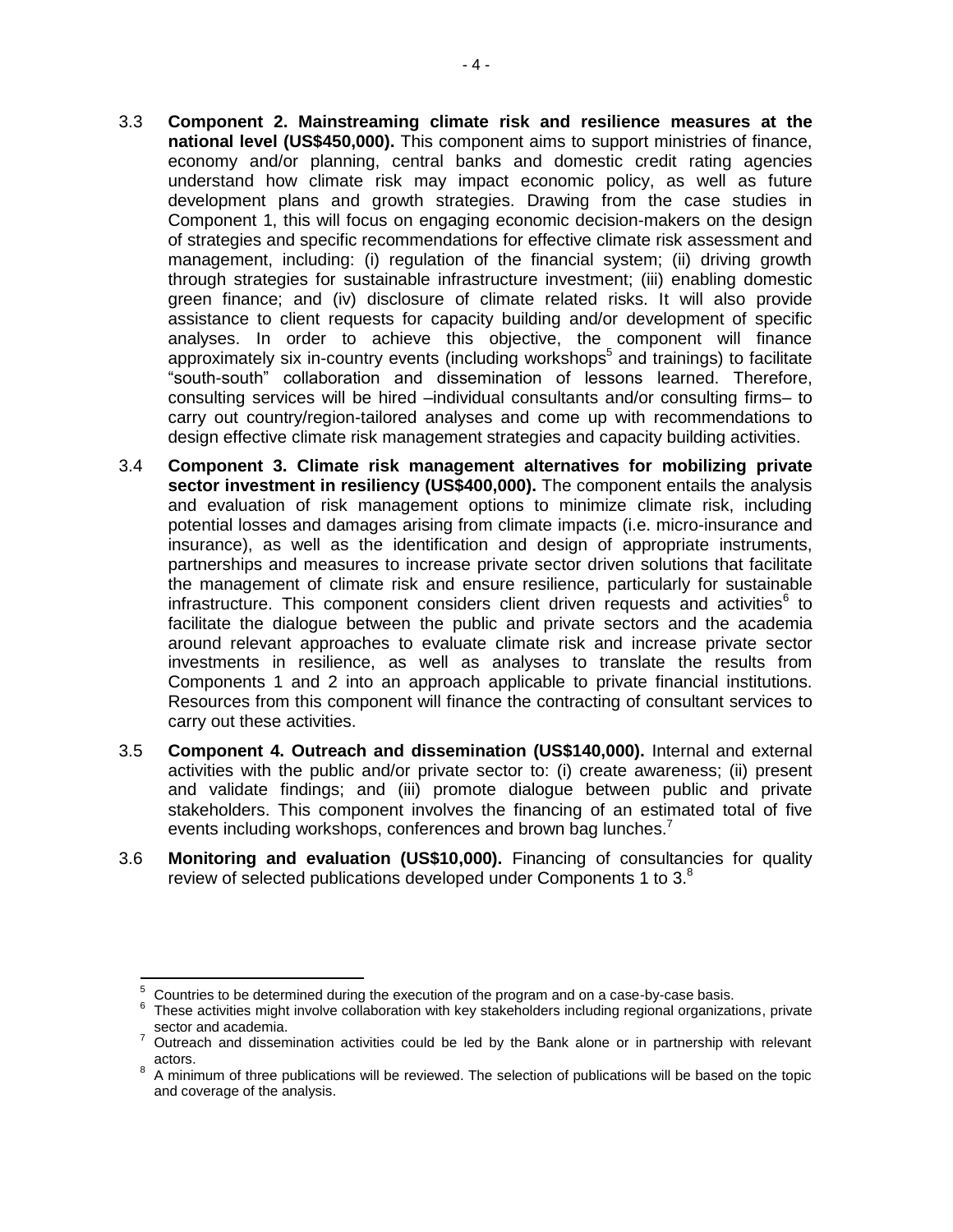#### **Indicative Budget (US\$)**

| <b>Component</b>                                                                                | <b>IDB Funding</b> | <b>Counterpart</b> | Total     |  |
|-------------------------------------------------------------------------------------------------|--------------------|--------------------|-----------|--|
| <b>Component 1.</b> Climate risk identification and assessment                                  | 500,000            | 0                  | 500,000   |  |
| <b>Component 2. Mainstreaming climate risk and resilience</b><br>measures at the national level | 450,000            | 300,000            | 750,000   |  |
| <b>Component 3.</b> Climate risk management alternatives for<br>the private sector.             | 400,000            | 50,000             | 450,000   |  |
| <b>Component 4. Outreach and dissemination</b>                                                  | 140,000            | 25,000             | 165,000   |  |
| Monitoring and evaluation                                                                       | 10,000             | 0                  | 10,000    |  |
| Total                                                                                           | 1,500,000          | 375,000            | 1,875,000 |  |

3.7 The total cost of the TC is US\$1,875,000, of which US\$1,500,000 will be financed with resources from the Sustainable Energy and Climate Change Initiative Multidonor Fund (MSC). The balance corresponds to the local in-kind counterpart provided by local institutions from the countries where the technical cooperation will take place. The in-kind local counterpart has been calculated based on the participation of at least four countries taking into account the sum of men-hours put in by participating professionals from different governmental teams and private sector for the supervision of consultancies and review of technical reports produced by this TC, as well as time spent planning capacity building exercises. Additionally, the local counterpart includes on-going relevant national studies that contribute towards the TC objectives such as NDCs Action Plans, adaptation sectorial strategies and/or sectorial methodologies for the assessment of climate related risks.

| <b>Results Indicators</b>                                                                            | Unit             | <b>Base Line</b> |      |   |                | Yr 1 Yr 2 Yr 3 | End of         |  |  |  |
|------------------------------------------------------------------------------------------------------|------------------|------------------|------|---|----------------|----------------|----------------|--|--|--|
| <b>Indicator/Unit</b>                                                                                |                  | Value            | Year |   |                |                | <b>Project</b> |  |  |  |
| <b>Result</b>                                                                                        |                  |                  |      |   |                |                |                |  |  |  |
| The project contributes to increasing the awareness, knowledge and understanding of climate risk and |                  |                  |      |   |                |                |                |  |  |  |
| management options.                                                                                  |                  |                  |      |   |                |                |                |  |  |  |
| <b>Products</b>                                                                                      |                  |                  |      |   |                |                |                |  |  |  |
| Identify and assess the implications of climate risk and opportunities for resilience                |                  |                  |      |   |                |                |                |  |  |  |
| Published assessment of economic growth and                                                          | Number of        | $\Omega$         | 2016 |   | 1              |                | 1              |  |  |  |
| measures to integrate resilience through fiscal,                                                     | reports          |                  |      |   |                |                |                |  |  |  |
| structural and investment strategies and policy.                                                     |                  |                  |      |   |                |                |                |  |  |  |
| Published assessment of financial stability                                                          | Number of        | 0                | 2016 |   | 1              |                | 1              |  |  |  |
| given the systemic nature of climate risk, and                                                       | reports          |                  |      |   |                |                |                |  |  |  |
| assessment and recommendations.                                                                      |                  |                  |      |   |                |                |                |  |  |  |
| Published assessment of climate risk on                                                              | Number of        | $\Omega$         | 2016 |   | 1              |                | 1              |  |  |  |
| sovereign assets and liabilities.                                                                    | reports          |                  |      |   |                |                |                |  |  |  |
| Published assessment of how climate risk and<br>resilience can be addressed within public and        | Number of        | $\Omega$         | 2016 |   | 1              |                | 1              |  |  |  |
| private partnerships and other financing                                                             | reports          |                  |      |   |                |                |                |  |  |  |
| approaches.                                                                                          |                  |                  |      |   |                |                |                |  |  |  |
| Mainstreaming climate risk and resilience measures at the national level                             |                  |                  |      |   |                |                |                |  |  |  |
| Completed country/region-tailored analysis and                                                       |                  |                  |      |   |                |                |                |  |  |  |
| recommendations for design of effective                                                              | Number of        | $\Omega$         | 2016 | 1 | $\overline{2}$ | 3              | 6              |  |  |  |
| climate risk management strategies.                                                                  | reports          |                  |      |   |                |                |                |  |  |  |
| Workshops delivered on the implementation of                                                         |                  |                  |      |   |                |                |                |  |  |  |
| risk assessment methods.                                                                             | Number           | $\Omega$         | 2016 | 1 | 1              | 1              | 3              |  |  |  |
| Training completed on risk assessment methods                                                        | Number           | $\Omega$         | 2016 | 1 | 1              | 1              | 3              |  |  |  |
| Climate risk management alternatives for mobilizing private sector investment in resiliency          |                  |                  |      |   |                |                |                |  |  |  |
| Completed assessments of risk management                                                             | Number of        |                  |      |   |                |                |                |  |  |  |
| options to minimize losses and damages.                                                              | reports          | 0                | 2016 | 1 | $\overline{2}$ | 2              | 5              |  |  |  |
| Outreach and dissemination                                                                           |                  |                  |      |   |                |                |                |  |  |  |
| Outreach and dissemination activities delivered                                                      | Number of events | $\Omega$         | 2016 | 1 | 2              | 2              | 5              |  |  |  |

**Indicative Results Matrix**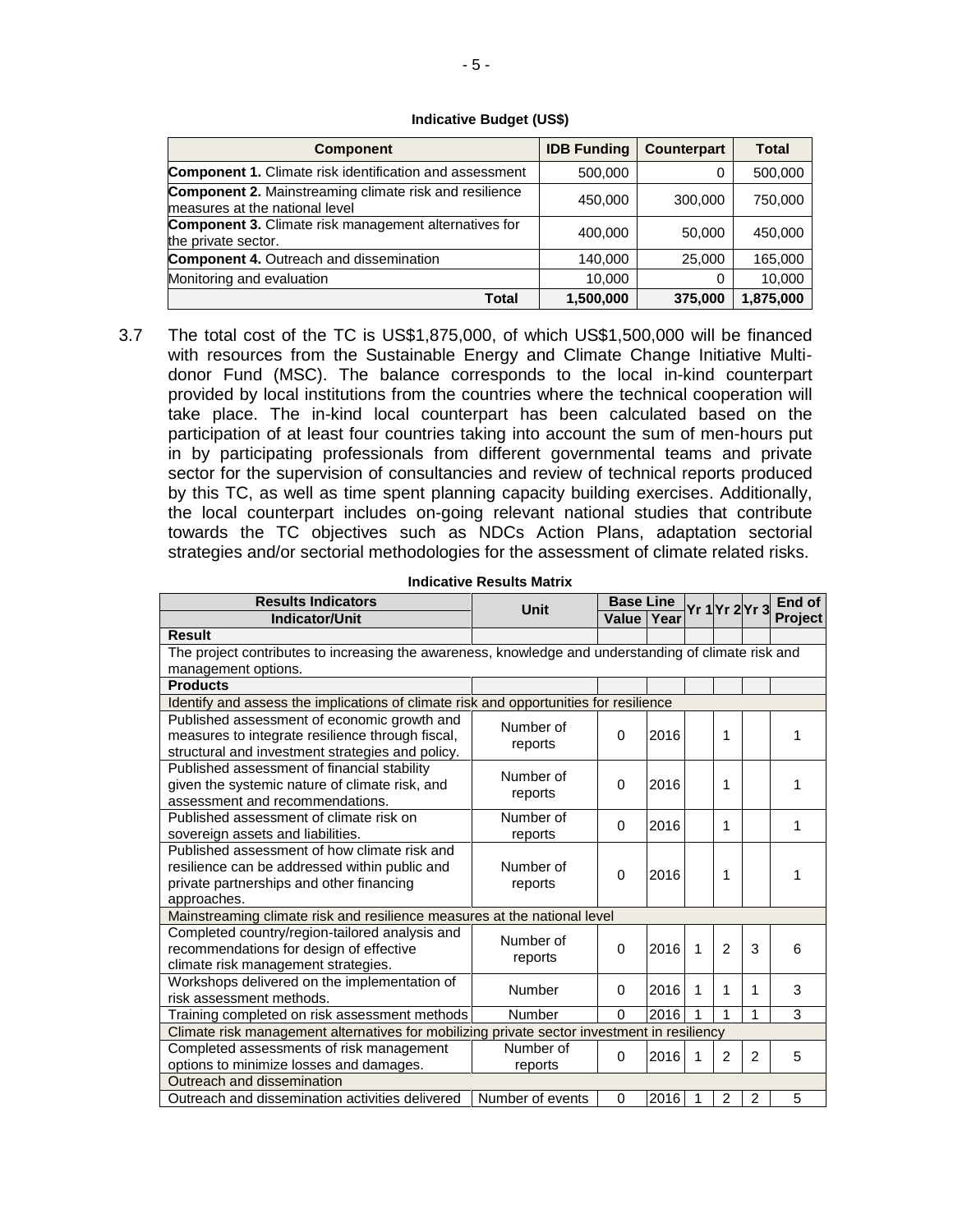## **IV. Executing Agency and Execution Structure**

- 4.1 The operation will be executed by the IDB through the Climate Change and Sustainability Division (CSD/CCS) in coordination with the representatives of the various divisions participating in this technical assistance. CSD/CCS has ongoing work on climate risk and proven experience assisting ministries in institutional strengthening on climate change issues and mainstreaming climate considerations into national budgeting and planning.
- 4.2 The selection of the executing agency is based on the nature and coverage of the regional activities to be performed, which encompass synergies and complementarities with the Bank's operations and research –e.g. 2015 and 2016 Economic and Sectoral Work (ESW) on climate risk, the 2016 Regional Policy Dialogue, and operations such as "Financing Implementation of Intended Nationally Determined Contributions" (ATN/MC-15367-RG) and "Support to Climate Change Units within Ministries of Finance" (ATN/OC-13069-RG)– in addition to the ongoing dialogue with relevant ministries in the region. For instance, the work financed with the 2015 ESW gathered specialists to raise awareness on climate risk and identify key areas for further analysis. Then, the 2016 ESW has an ongoing research on climate risk management strategies, which include interviews with key stakeholders and the development of case studies.
- 4.3 CSD/CCS will coordinate with relevant external stakeholders (including public and private sectors) in order to create partnerships with academia and governments. Non-objection letters from each country will be requested prior to the start of the project's activities in the corresponding country. In addition, CSD/CCS will elaborate midterm and final reports to document the outputs and outcomes achieved during the implementation of the operation.
- 4.4 The Bank will contract individual consultants, consulting firms and non-consulting services in accordance with current Bank procurement policies and procedures.

## **V. Project Risks and Issues**

5.1 The main risks for the successful and timely execution of the project are the availability and quality of the information to be gathered and the qualified consultants required to perform the analyses and work proposed in the components of the operation. To address and minimize these risks, progress has been made in the identification of trustworthy information sources, as well as a pool of candidates with the skills and experience needed to perform the required tasks.

### **VI. Environmental and Social Classification**

6.1 According to the Environment and Safeguards Compliance Policy of the IDB (OP-703), the operation has been received the "C" classification (see the corresponding [Safeguard Screening Form](http://idbdocs.iadb.org/wsdocs/getDocument.aspx?DOCNUM=40355523) and the [Safeguard Policy Filter\)](http://idbdocs.iadb.org/wsdocs/getDocument.aspx?DOCNUM=40355522).

Required Annexes:

- Annex I: [Terms of Reference](http://idbdocs.iadb.org/wsdocs/getDocument.aspx?DOCNUM=40382973)
- Annex II: [Procurement Plan](http://idbdocs.iadb.org/wsdocs/getDocument.aspx?DOCNUM=40382599)